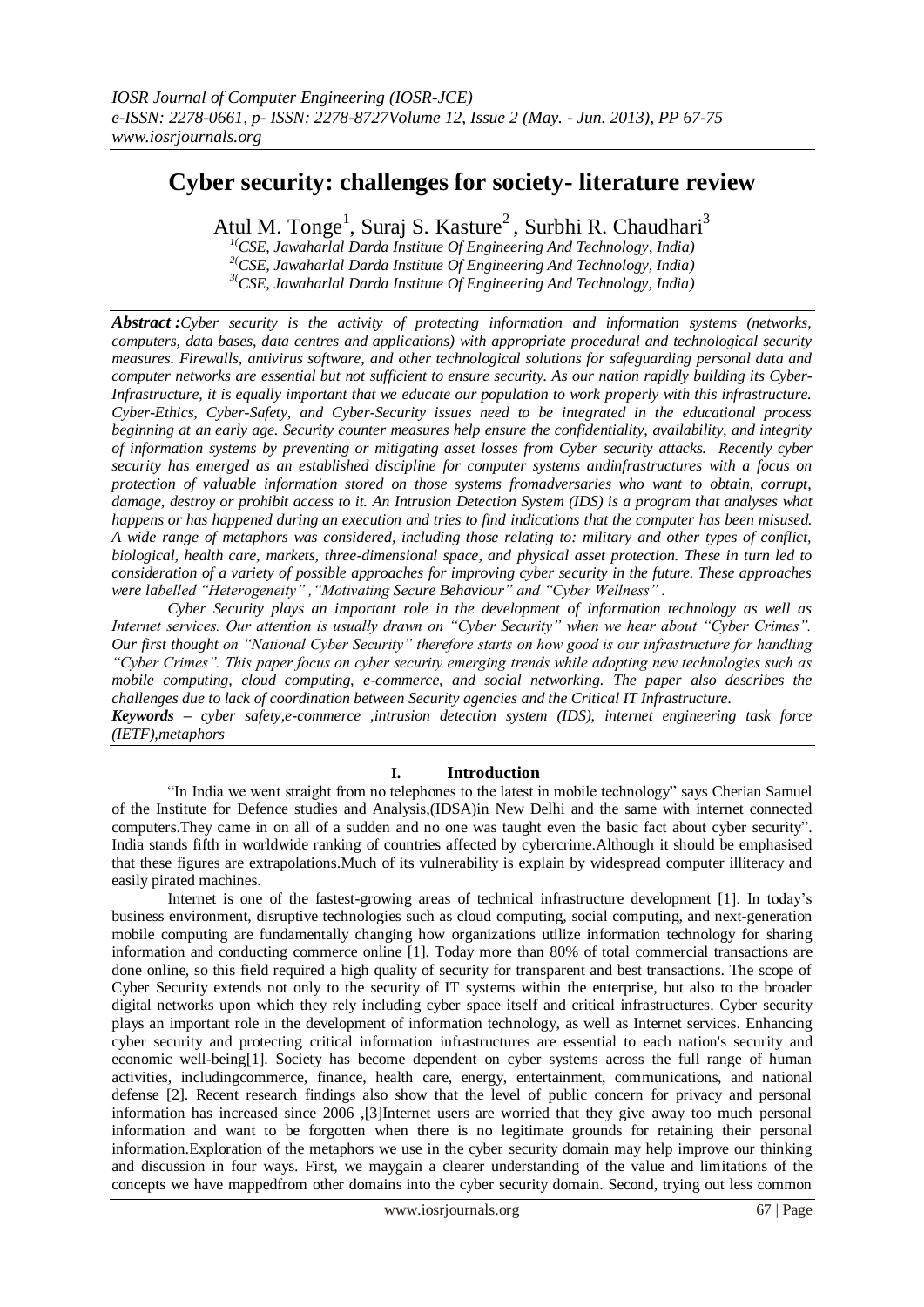or newmetaphors may feed the imagination of researchers and policy developers. Third, metaphorsthat work particularly well might be developed into a whole new models or sets of conceptsfor approaching cyber security problems. Fourth, a metaphor serves a heuristic purpose --bringing clearer understanding of abstract concepts from the field of cyber security intodomains with which the non-specialist may be more familiar[4].

Cyber security depends on the care that people take and thedecisions they make when they set up, maintain, and usecomputers and the Internet. Cyber-security covers physicalprotection (both hardware and software) of personalinformation and technology resources from unauthorizedaccess gained viatechnological means. Albert Einstein was quoted as saying "Problems cannot besolved with the same level of awareness that created them."The problem of End-User mistakes cannot be solved byadding more technology; it has to be solved with a joint effortand partnership between the Information Technology community of interest as well as the general business community along with the critical support of top management [5].

#### **II. Headings**

### **1. Current Approaches To I T – Security**

Most IT security management approaches consist of checklistswhich decision makers use to develop a coverage strategy; thesegenerally are little more than a triage approach to categorizingthreats. One popular approach for risk visualization has been theconstruction of a risk cube, where each axis or dimension representsone of the three components of risk (threats, assets, and vulnerabilities),and the volume of the cube represents the amount of risk[6].models have been developed which attempt to deal withrisk analysis in a qualitative manner. Mark Egan (the then CTO forSymantec) in his book The Executive Guide To Information Securityintroduced a very simple tabular model which allows users to ratethreat severities into one of three categories/columns (low, medium,and high) and then to average across columns. This simple triageapproach to subjective threat impact analysis, though insightful, is notable to capture system uncertainty. Alberts and Dorofeedevelopeda system called OCTAVE which also utilizes qualitativeinformation to assess risk.Others have tried approaches that quantify IT security riskanalysis. Beauregard applied the Value Focused Thinking (VFT)approach from general risk analysis to assess the level of informationassurance within the Department of Defense units [7].

#### **1.1 India Stress Test**

India has a national CERT (CERT-in, since 2004), a crisis management plan and is setting up a Cyber Command and Control Authority. A draft of a national cyber-security policy is under discussion.The premium on internet privacy in India is low and data control therefore tends to be neglected.This is another reason of phishing and other scams". People in India have to understand basic security like pin numbers and passwords" Kamlesh Bajaj of the Data Security Council of India (DSCI), an organization promoting data protection.The govt. is taking a two pronged approach teaching best practices to prevent attacks, and helping capacity building to handle incidents when attack happen.India is actually aware that cybercrime is a bad for its reputation as a country where foreign investors can do business and has been investing heavily in cyber security.The main challenge now for India is to train and equip its law enforcement agencies and judiciary, particularly outside big city like Delhi,Mumbai and Bangalore.Training must expand to cover the whole country says Bajaj,at DSCI,we have developed training and investigation manual for police officer.We have trained more than 9,000 personnel of local education authorities and the judiciary on cyber security.

#### **2. Threats To Cyber Security**

Threats to cyber security can be roughly divided into two general categories: actions aimed at andintended to damage or destroy cyber systems ("cyber attacks") and actions that seek to exploit the cyberinfrastructure for unlawful or harmful purposes without damaging or compromising that infrastructure("cyber exploitation") [8]. While some intrusions maynot result in an immediate impact on the operation of a cyber systems, as for example when a "TrojanHorse" infiltrates and establishes itself in a computer, such intrusions are considered cyber attacks when they can thereafter permit actions that destroy or degrade the computer's capacities [9]. Cyber exploitation includes using the Internet and other cyber systems to commit fraud, to steal,to recruit and train terrorists, to violate copyright and other rules limiting distribution of information, to convey controversial messages (including political and "hate" speech), and to sell child pornographyor other banned materials.Following are some new threats to cyberspace[10].

#### **2.1Smart Phones Pose Security Challenges**

Development like smart phones and cloud computing mean we are seeing a whole new set of problem link to inter-connectivity that required new regulation and new thinking.Experts talks of internet of things and services and things are smart phones,androids(mobile operating system),tablets and sensors and services including the cloud. "The mobile internet is the changing thing," says Canadian expert Rafal Rohozinski". The next 2 billion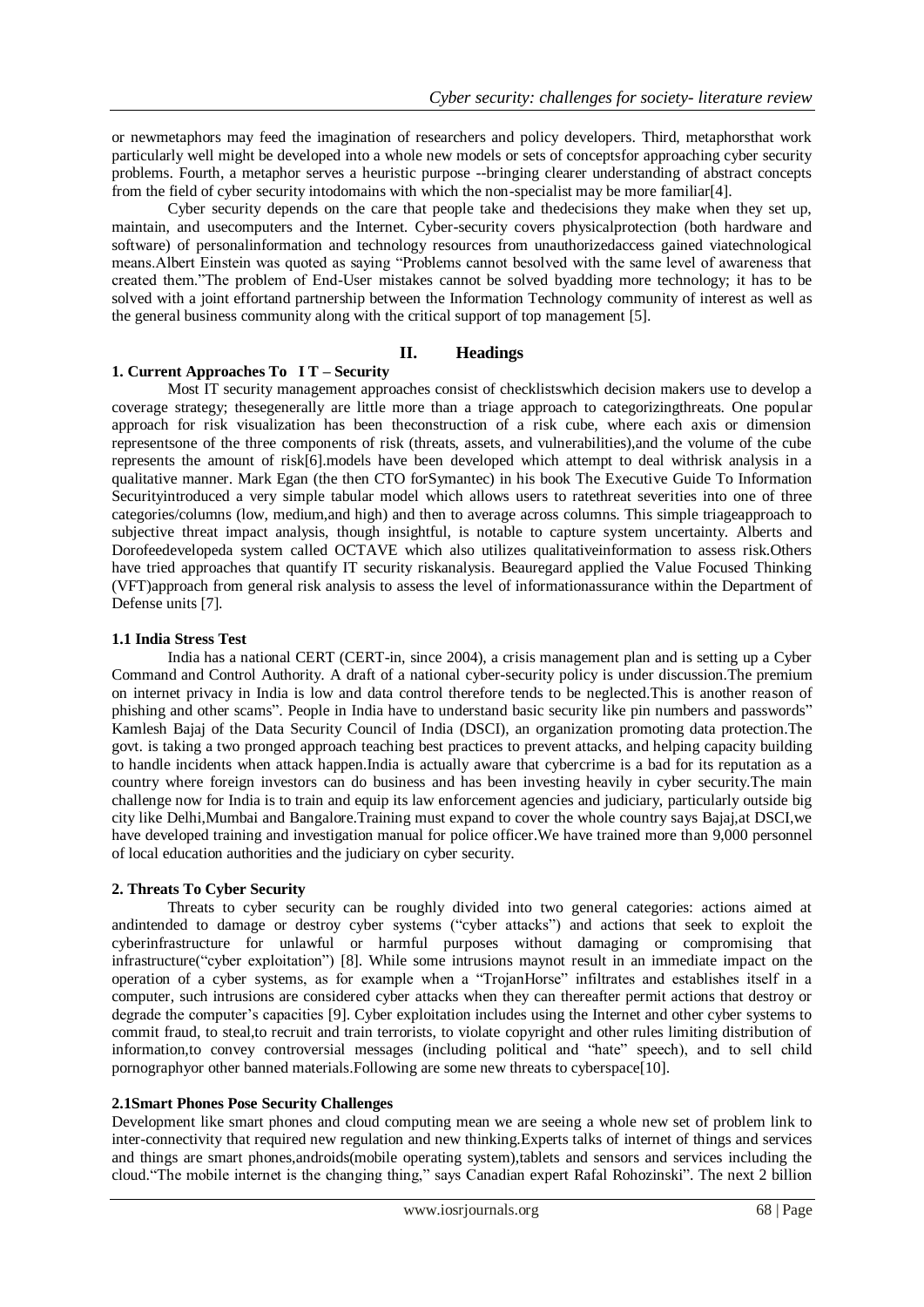users will be connecting from mobile devices and many of those devices are in developing countries.The sheer number are likely to have social impact like flash mobs.A lot more politics is migrating to cyber space ,with parallel calls to regulate cyber space.The governance of internet as whole is reinvesting states with authority to regulate cyber space"[10].

# **2.2 Cloud Computing**

As for cloud computing,outsourcing the filling of data has been around 40 years.What's new is the geographical spread of this storage.The National Institute Of Standards and Technology(NIST) provide the standard definition for cloud computing:a rapid ,on demand network to a shared pool of computing resources. These are not the stratosphere,they are basically hangers full of servers.Outsourcing means considerable cost savings and many companies are now using it for computation and data storage.Amazon,eBay,Google,Facebook and all the big names are outsourcing computation to cloud. "Cloud" computing means the separating the contents in a way that did not exist before says Rohozinski. The laws we have governing copyright and territorial security get skewed." Among other issues raised by cloud computing is the cost of process power and connectivity and the whole issues of net neutrality.But Luna Warns that these new storage facilities give rise to problem of security and jurisdiction. Who are you going to sue if there's a problem" ?Google for instances keep 1/3th of its cloud in Canada".

### **3. Current Cyber-Security Measures**

The Internet currently is secured primarily through private regulatory activity, defensive strategiesand products, national laws and enforcement, and some limited forms of international cooperation andregulation.

# **3.1. Private Measures**

Non-governmental entities play major roles in the cyber security arena. Technical standards for theInternet (including current and next-generation versions of the Internet Protocol) are developed andproposed by the privately controlled Internet Engineering Task Force ("IETF")[2]; the Web Consortium,housed at the Massachusetts Institute of Technology, defines technical standards for the Web.Other privately controlled entities that play significant operational roles on aspects of cyber securityinclude the major telecommunications carriers, Internet Service Providers ("ISPs"), and many otherorganizations, including:

 $\Box$  The Forum of Incident Response and Security Teams ("FIRST"), which attempts to coordinate the activities of both government and private Computer Emergency Response Teams ("CERTs") and is also working on cyber security standards;

 $\Box$  The Institute of Electrical and Electronics Engineers ("IEEE"), which develops technical standardsthrough its Standards Association and in conjunction with the U.S. National Institute of Standards andTechnology  $("NIST")$ ;

 $\Box$  The Internet Corporation for Assigned Names and Numbers ("ICANN"), which operates pursuantto a contract with the U.S. Department of Commerce (September 2009) transferring to ICAAN thetechnical management of the Domain Name System[11].

### **3.2.National Measures**

Many national governments have adopted laws aimed at punishing and thereby deterring specific forms of cyber attacks or exploitation. The U.S., for example, has adopted laws making criminal variousforms of conduct, including improper intrusion into and deliberate damage of computer systems.Theselaws have little or no effect, however, on individuals, groups, or governments over whom the U.S. lacksor is unable to secure regulatory or criminal jurisdiction.US national security experts almost exclusively emphasize the need for national measures forenhancing cyber security[2]. They recommend national laws to protect the sharing of information aboutthreats and attacks; methods for government bodies, such as the NSA, to cooperate with private entitiesin evaluating the source and nature of cyber attacks; and more effective defenses and responses to cyber attacks and exploitation developed through government-sponsored research and coordinationpursuant to cyber security plans.The GAO's July 2010 report details the specific roles being played by many U.S. agencies in effortsto enhance "global cybersecurity", but ultimately concludes that these efforts are not part of a coherentstrategy likely to advance U.S. interests[12].

### **3.3.International Measures**

National governments often cooperate with each other informally by exchanging information,investigating attacks or crimes, preventing or stopping harmful conduct, providing evidence, and evenarranging for the rendition of individuals to a requesting state. States have also made formal, internationalagreements that bear directly or indirectly on cyber security. [13]. The international agreements applyto the criminal activities specified, including situations in which the alleged criminals have used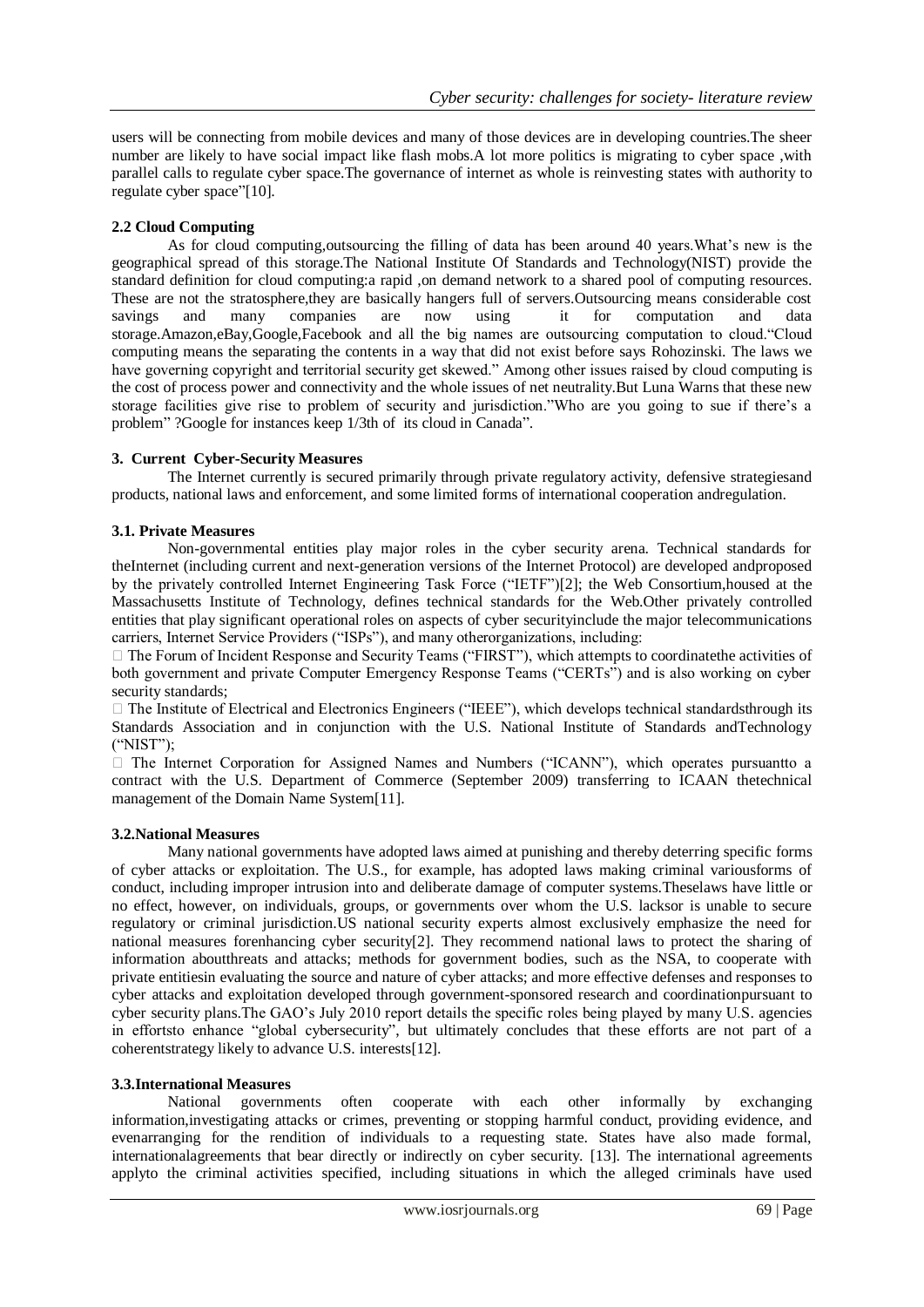cybersystems in those activities.International agreements that potentially bear upon cyber-security activities also include treaties(the UN Charter and Geneva Conventions) and universally accepted rules of conduct (customary law).International law also provides rulesrelated to the use of force during armed conflict that presumably apply to cyber attacks, including for example requirements that noncombatants and civilian institutions such as hospitals not be deliberatelyattacked, and that uses of force be restricted to measures that are necessary and proportionate.[2].

### **4. Necessity Of Cyber Security**

Information is the most valuable asset with respect to anindividual, cooperate sector, state and country.With respect to an individual the concerned areas are:

1) Protecting unauthorized access, disclosure, modificationof the resources of the system.

2) Security during on-line transactions regarding shopping,banking, railway reservations and share markets.

3) Security of accounts while using social-networking sitesagainst hijacking.

4) One key to improved cyber security is a betterunderstanding of the threat and of the vectors used by theattacker to circumvent cyber defences [5].

6) Need of separate unit handling security of theorganization.

7) Different organizations or missions attract differenttypes of adversaries, with different goals, and thus needdifferent levels of preparedness [14].

8) In identifying the nature of the cyber threat anorganization or mission faces, the interplay of an adversary's capabilities, intentions and targetingactivities must be considered [15].With respect to state and country

1) Securing the information containing various essentialsurveys and their reports.

2) Securing the data basis maintaining the details of all therights of the organizations at state level.

### **5. Recent Survey Issues On Cyber Security Trends**

The following list was developed from cyber security research and survey [1] [16] [17] [18].

### **5.1 Mobile Devices and Apps**

The exponential growth of mobile devices drives an exponential growth in security risks. Every new smart phone, tablet or other mobile device, opens another window for a cyber attack as each creates another vulnerable access point to networks. This unfortunate dynamic is no secret to thieves who are ready and waiting with highly targeted malware and attacks employing mobile applications. Similarly, the perennial problem of lost and stolen devices will expand to include these new technologies and old ones that previously flew under the radar of cyber security planning.

# **5.2 Social Media Networking**

Growing use of social media will contribute to personal cyber threats. Social media adoption among businesses is skyrocketing and so is the threat of attack. In 2012, organizations can expect to see an increase in social media profiles used as a channel for social engineering tactics. To combat the risks, companies will need to look beyond the basics of policy and procedure development to more advanced technologies such as data leakage prevention, enhanced network monitoring and log file analysis.

### **5.3 Cloud Computing**

More firms will use cloud computing. The significant cost savings and efficiencies of cloud computing are compelling companies to migrate to the cloud. A well designed architecture and operational security planning will enable organizations to effectively manage the risks of cloud computing. Unfortunately, current surveys and reports indicate that companies are underestimating the importance of security due diligence when it comes to vetting these providers. As cloud use rises in 2012, new breach incidents will highlight the challenges these services pose to forensic analysis and incident response and the matter of cloud security will finally get its due attention.

#### **5.4 Protect systems rather Information**

The emphasis will be on protecting information, not just systems. As consumers and businesses are like move to store more and more of their important information online, the requirements for security will go beyond simply managing systems to protecting the data these systems house. Rather than focusing on developing processes for protecting the systems that house information, more granular control will be demanded - by users and by companies - to protect the data stored therein.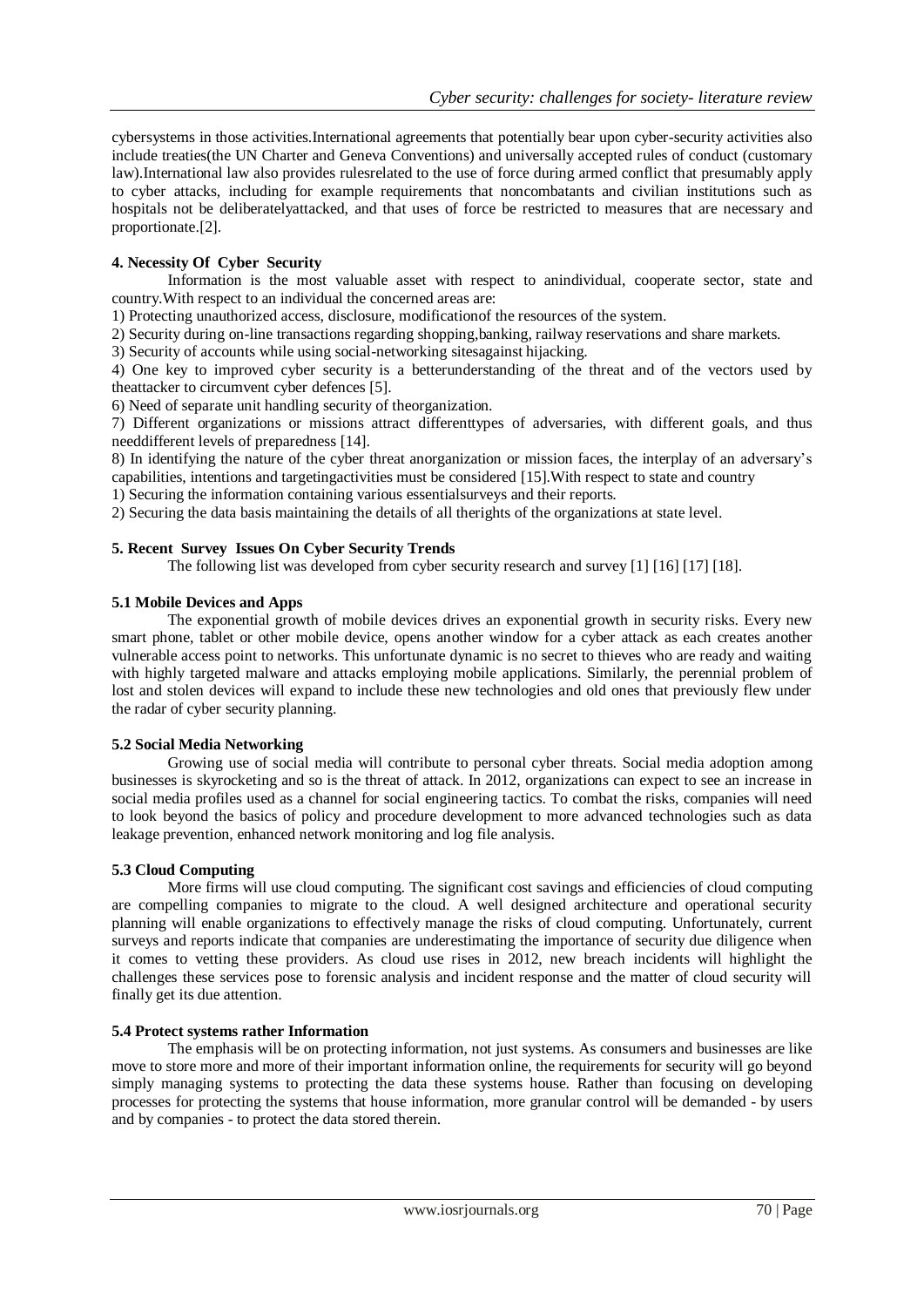### **5.5 New Platforms and Devices**

New platforms and new devices will create new opportunities for cybercriminals. Security threats have long been associated with personal computers running Windows. But the proliferation of new platforms and new devices - the iPhone, the I Pad, Android, for example - will likely create new threats. The Android phone saw its first Trojan this summer, and reports continue with malicious apps and spyware, and not just on Android.

### **6. Metaphors Of Cyber Era**

Computer networks in which all the components have the same vulnerabilities are easier forattackers to bring down, but more diverse systems would deprive attackers of sufficient targetknowledge to do as much damage.It can thus be argued that diversity is one of the ways of "baking" security into systems—designing them from the start to be more secure, as opposed to adding on security measures later[4].A second approach, ―Motivating Secure Behaviour,‖ took a market perspective on theadoption of cyber security measures. The central concept is that many of the vulnerabilitiesin current systems can be traced to human behaviours shaped by the structure of incentivesfacing both suppliers and users of information technology.The third approach was called "Cyber Wellness," exploring analogies with efforts toimprove individual and public health. Its objective is to keep the population (of users andnetworked systems) as healthy as possible: resistant to attacks, resilient under stresses, waryof dangerous environments, treatable if diseased, and able to limit contagions. Generally speaking, the literatureon cyber security usually refers to three characteristics of information systems that needprotection:

- 1. Confidentiality -privacy of information and communications. In government thismight mean, for example,assuring access to classified information only byauthorized individuals. In commerce, it might mean the protection of proprietaryinformation.
- 2. Integrity -assurance that information or computing processes have not beentampered with or destroyed. In the case of critical infrastructures (say, for example,the power grid), loss of data integrity could take the form of destructive instructionsto the system resulting in financial, material, or human losses.
- 3. Availability- assurance that information or services are there when needed. Denialof service attacks, which overload system servers and shut down websites, areexamples of interfering with availability.

Two important characteristics of the much ofthe discourse on this subject (as well as most discourse on most subjects). that is, first,metaphors are hard to avoid, even if we are not consciously using them. Second, how aproblem is framed frequently implies certain kinds of solutions, while implicitlyreducing the likelihood that others will be considered.The newer or rarer metaphors were then grouped into several categories tofacilitate further elaboration.

#### **6.1 Predominant Metaphors**

As mentioned above, a common metaphor in cyber security is that of the fortress[19]. Avalued body of information is held within a walled enclosure, perhaps encircled by a moat,accessed by portals or gates, and guarded by watchmen assigned to keep out theunauthorized. A second common metaphor is that of cops and robbers: criminals (or maybejust vandals) break into the house and steal valuables. Forensic measures are taken to trackthem down, after which they are identified and legally prosecuted. A third common metaphoris that of warfare: enemies, using various weapons and tactics, attack and steal or destroyproperty (or perhaps just commit espionage) in order to achieve some strategic goal.

### **6.2 Newer metaphors**

#### **6.2.1 Biological**

Some cyber security metaphors come from the field of biology. A broad approach is tothink of cyber systems as instances of complex, adaptive systems—as our biological systems.One example of such systems is the ecosystem: a complex system of interdependent speciesin populations in a particular kind of environment. A concept drawn from ecosystem studiesis that of biodiversity: the idea that systems with diverse components are likely to be morestable, resilient, and adaptable to change. This metaphor is utilized below in thesection on "Heterogeneity".

#### **6.2.2 Market Systems**

In many ways, of course, the Internet is a vast marketplace in which goods and services arebeing bought and sold continuously, even though it lacks the physical accoutrements oftraditional marketplaces. Hardware and software systems themselves are bought and sold.But the direction of this metaphorical exploration was to consider how market and economicprinciples might be applied to cyber security problems. A related business concept is that of risk management, in which organizations (possiblycorporations, possibly government agencies) attempt to assess the risks they face, prioritizethem, and take management measures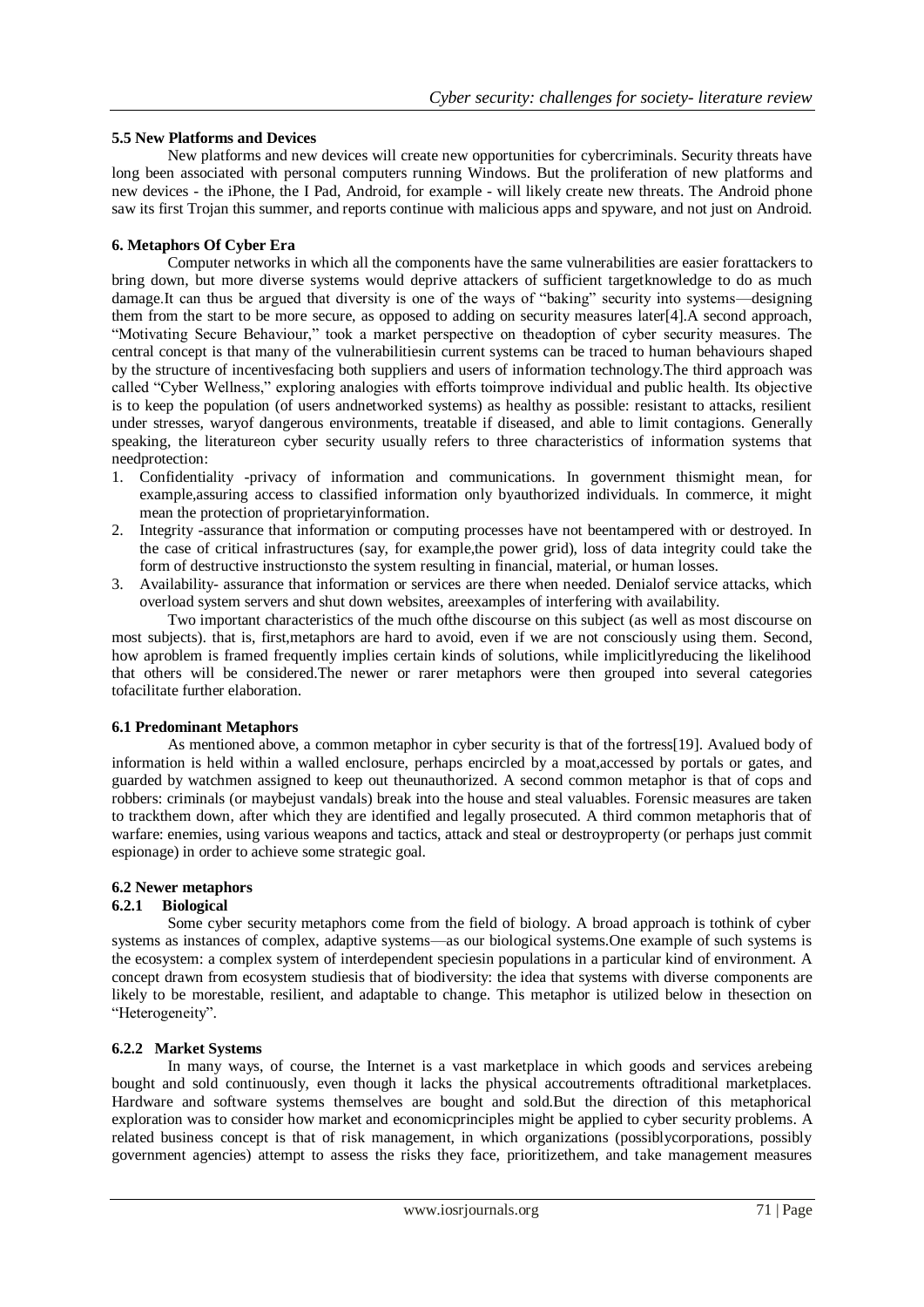appropriate to those risks: avoidance, reduction,acceptance, or transfer[20]. Each of these has a cost, which is weighed against the potentiallosses.

### **6.2.3 Spatial Metaphors**

The term "cyberspace" was invented in 1982 by science fiction writer William Gibson, andit became commonly applied to the Internet and the World Wide Web in the 1990's[4]. It is agood example of how a metaphor—mapping of one domain (three dimensional space ashumans experience it) to another domain (computer networks)—has become so pervasivethat we scarcely even think of it as a metaphor any more. The newly formed Air Force CyberCommand describes its mission in ways that imply that cyberspace is not a metaphoricalconcept, but just one more class of physical spaces that it calls "domains".

### **7. Some Counter Measures For Cyber Security**

#### **7.1 GPRS Security Architecture**

In order to meet security objectives, GPRSemploys a setof security mechanisms that constitutesthe GPRS security architecture. Most of thesemechanisms have beenoriginally designed for GSM,but they have been modified to adapt to the packetorientedtraffic nature and theGPRS networkcomponents. The GPRS security architecture, mainly,aims at two goals: a) to protect the networkagainstunauthorized access, and b) to protect the privacyofusers. It includes the following components[21]:

Subscriber Identity Module (SIM)

- Subscriber identity confidentiality
- Subscriber identity authentication
- GPRS backbone security

### **7.1.1 Subscriber Identity Module – SIM**

The subscription of a mobile user to a network ispersonalized through the use of a smart card namedSubscriberIdentity Module (SIM). Each SIM-card isunique andrelated to a user. It has a microcomputerwith a processor, ROM, persistent EPROM memory,volatile RAM and an I/O interface. Its softwareconsists of an operatingsystem, file system, andapplication programs (e.g., SIMApplication Toolkit).The SIM card is responsible for the authentication ofthe user by prompting for a code (Personal IdentityNumber PIN).A serious weakness of the GPRS securityarchitecture isrelated to the compromise of theconfidentiality of subscriber identity. Specifically,whenever the serving network (VLR or SGSN)cannot associate the TMSI withthe IMSI, because ofTMSI corruption or database failure, the SGSNshould request the MS to identify itself bymeans ofMSI on the radio path.

#### **7.1.2. Subscriber Identity Authentication**

A mobile user that attempts to access thenetwork mustfirst prove his identity to it. Userauthentication protects against fraudulent use andensures correct billing. GPRS uses the authenticationprocedure already definedin GSM with the samealgorithms for authentication andgeneration ofencryption key, and the same secret key, Ki.However, from the network side, the wholeprocedureis executed by the SGSN (instead of the basestation)and employs a different random number (GPRSRAND),and, thus, it produces a different signedresponse(GPRS-SRES) and encryption keythan theGSM voice counterpart.The authentication mechanism used in GPRSalso exhibits some weak points regarding security.More specifically, the authentication procedure isone-way, and, thus, it does not assure that a mobileuser is connected to anauthentic serving network.This fact enables active attacks using a false basestation identity.

#### **7.1.3 GPRS Backbone Security**

The GPRS backbone network includes the fixednetworkelements and their physical connections thatconvey userdata and signalling information. Signallingexchange inGPRS is mainly based on the SignallingSystem 7 (SS7)technology, which does not supportany security measure for the GPRS deployment.Similarly, the GTP protocol that is employed forcommunication between GSNsdoes not supportsecurity. Thus, user data and signalling information inthe GPRS backbone network are conveyedin cleartextexposing them to various security threats.Inaddition, inter-network communications (betweendifferent operators) are based on the public Internet,whichenables IP spoofing to any malicious third partywho getsaccess to it. In the sequel, the securitymeasures appliedto the GPRS backbone network arepresented.Based on the analysis of the GPRS securityarchitectureit can be perceived that the GPRSsecuritydoes not aim at the GPRS backbone and thewire-lineconnections, but merely at the radio accessnetwork andthe wireless path.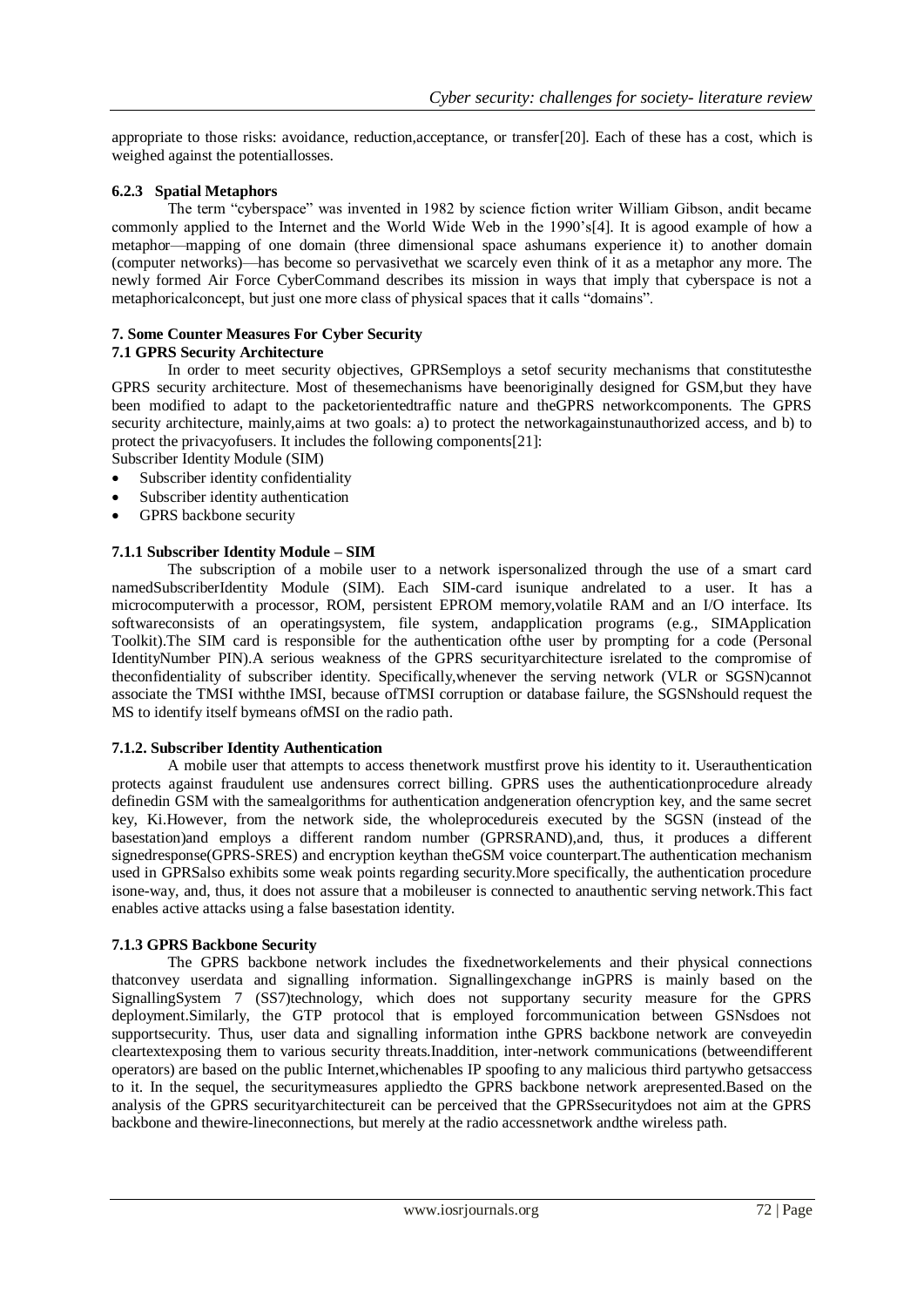### **7.2 Intrusion Detection System (IDS)**

Attacks on the computer infrastructures are becoming an increasingly serious problem[22]. An intrusion is defined as any set of actions that attempt to compromise theintegrity, confidentiality or availability of a resource. Intrusion detection is therefore required as anadditional wall for protecting systems. Intrusion detection is useful not only in detecting successfulintrusions, but also provides important information for timely countermeasures.Intrusion detection is classified into two types: misuse and anomaly detection. Misuse intrusiondetection uses well-defined patterns of the attack that exploit weaknesses in system and applicationsoftware to identify the intrusions. These patterns are encoded in advance and used to match againstthe user behaviour to detect intrusion. Anomaly intrusion detection uses the normal usage behaviour patterns to identify the intrusion. The normal usage patterns are constructed from the statisticalmeasures of the system features. The behaviour of the user is observed and any deviation from theconstructed normal behaviour is detected as intrusion.Dorothy Denning proposed the concept of intrusion detection as a solution to the problem ofproviding a sense of security in computer systems. The basic idea is that intrusion behaviour involvesabnormal usage of the system. Different techniques and approaches have been used in laterdevelopments. Some of the techniques used are statistical approaches, predictive pattern generation,expert systems, keystroke monitoring, state transition analysis, pattern matching, and data miningtechniques [23].

### **7.3 Distributed Intrusion Detection System (DIDS)**

In Distributed IDS (DIDS) conventional intrusion detection system are embedded inside intelligentagents and are deployed over a large network[22]. In a distributed environment, IDS agents communicatewith each other, or with a central server. Distributed monitoring allows early detection of plannedand coordinated attacks and thereby allowing the network administrators to take preventive measures.DIDS also helps to control the spreading of worms, improves network monitoring and incidentanalysis, attack tracing and so on. It also helps to detect new threats from unauthorized users, backdoorattackers and hackers to the network across multiple locations, which are geographicallyseparated. In a DIDS it is important to ensure that the individual IDS are light-weight and accurate. A number of IDS have been proposed for a networked or distributed environment.Cooperating Security Managers (CSM) enable individual distributed intrusion detection packages tocooperate in performing network intrusion detection without relying on centralized control. Eachindividual CSM detects malicious activity on the local host. When suspicious activity is detected,each CSM will report any noteworthy activity to the CSM on the host from which the connectionoriginated. The local CSM will not notify all networked systems, but rather only the systemimmediately before it in the connection chain. DIDS are simply a superset of the conventional IDSimplemented in a distributed environment [22].

#### **8. Some Elements To Create Awareness In Cyber-Security Educational System**

In education system, the children must be made aware ofthe possible attacks and types of intruders [5]. They must also be aware of the terms like: Hardware/Desktop Security, Wi-Fi security, wired security, Password Protection/(File/Folder)level security, Social networking attacks security and Malicious software: • Phishing, Hoaxes

- 
- Scare ware, Malware, Virus, Worm,
- Trojans, Zombie and Botnet, Spyware, Adware,

Students are acquiring information technology skillsmarks question on the educators' abilities to ensure thatpositive habits of on-line behaviour are being formed.Whereas, the teacher giving information about security lacksthe knowledge and up-to date information related to Cyberawareness issues, particularly with respect to security.Teacher technology training must be provided for skillsdevelopment and awareness[23].

#### **8.1. Additional Class Room Improvement Measures**

Class XII, Graduate and Post graduate level students aswell as the employees of an organization must be given:Mock test, Case-studies, Virtual environment creation givingthe feel of a problematic situation, must be set in order tocreate more awareness about the current technologies andrelevant threat, General awareness websites creation, Power-point slides, FAQ can be implemented in class room teaching

### **8.2 Class Room Conducted FAQ'S Showing the Need of the Awareness**

- There are some expected questions that the educationalsecurity professionals must be aware of:
- 1) A computer program automatically installed on yourcomputer, spyware tracks personal information youentered and sends it to its creator. Unlike computer viruses, this leaves the computer owners totally unaware of its presence: worm, spyware, Trojan horse.
- 2) What is Cyber-safety?Cyber-safety are steps that one can take to avoid revealinginformation by "social" means, cyber-safety focuses onacting safely and responsibly.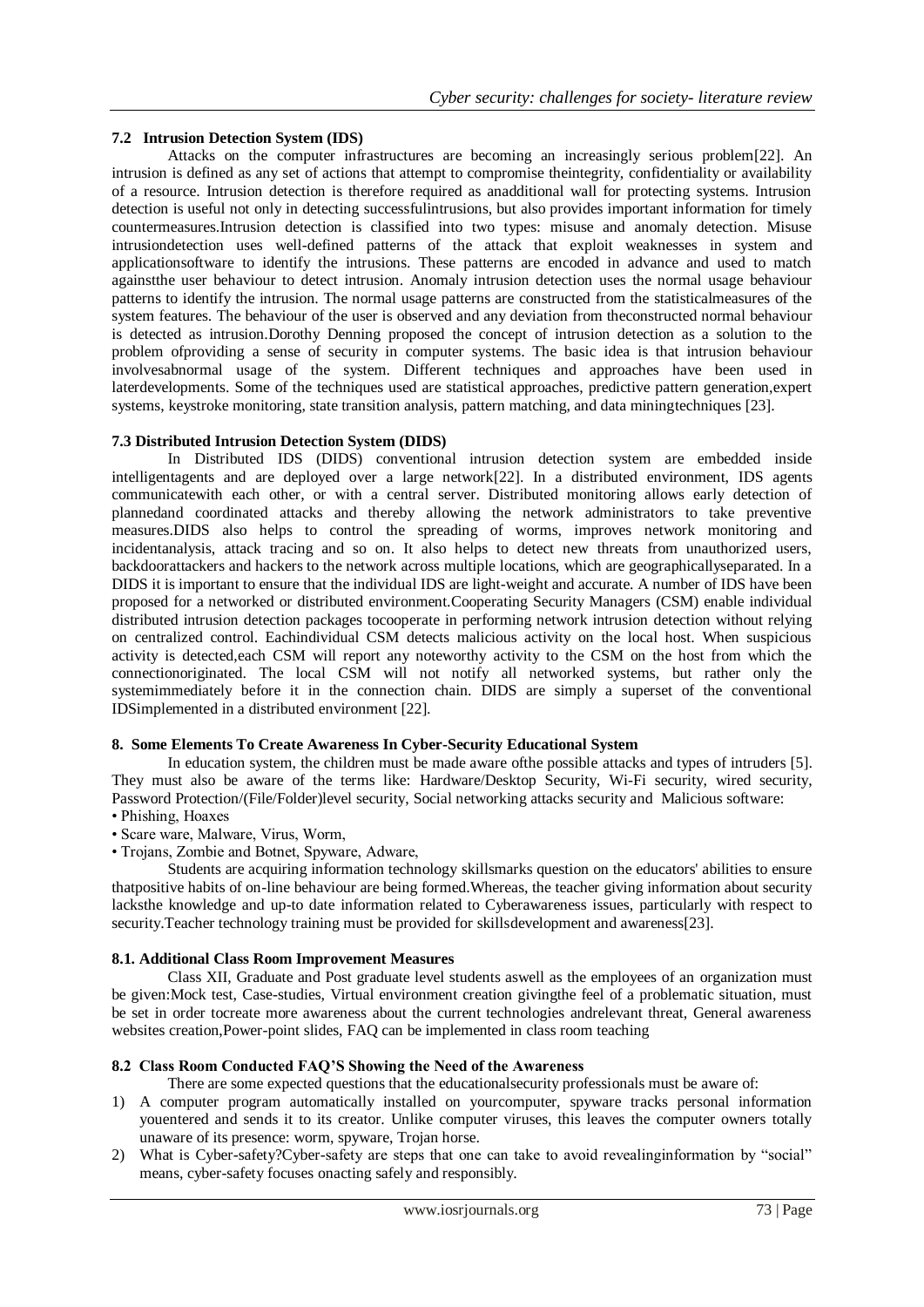- 3) What is the difference between a Virus and a Hacker?
- 4) What is the difference between a Hacker and a Cracker? A hacker is a person who is proficient with computersand/or programming to an elite level where they know all of the inn's and out's of a system. There is no illegality involvedwith being a hacker. A cracker is a hacker who uses theirdata, changing bank accounts, distributing viruses etc.
- 5) What is a Hoax?A deceptive alert disseminated via forwarded emailwarning users of a computer virus, internet worm, or hersecurity threat which in reality does not exist.Students with different background are not aware of thisbasic awareness about cyber security. Hence there is a needfor awareness in educational system.

#### **III. Conclusion**

This paper has examined the significance of privacy for individuals as a fundamental human right. Violations of human rights arise from the unlawful collection and storage of personal data, the problems associated with inaccurate personal data, or the abuse, or unauthorised disclosure of such data. In this paper we also includes the current threats , issues, challenges and measures of IT sector in our society. With the increasing incidents of cyber attacks, building an effective intrusion detection model withgood accuracy and real-time performance are essential.

The metaphors implicit in the current mainstream of cyber security thought canilluminate the assumptions, logic, and perhaps the limitations of that thought. Experimentingwith alternative metaphors can lead to different perspectives on the problem and may evenstimulate creatively different ways of dealing with it. System security and Data security is a critical issue today. Gridsecurity involves an architecture that includessecurity from the beginning, consists of more thanjust protective devices such as firewall, and engagesprocesses as well as products. GPRS promises tobenefit network users greatly by providing always onhigher bandwidth connections than are widelyavailable today. In order to be successful, dataconnections must be secure and be available all thetime from anywhere. With the increase in the use of wirelessmedia, security problems of confidentiality, integrity,and authentication are also increasing. The weakpoints of the GPRS security architecturemay lead tocompromises of end-users and network security ofthe GPRS system.

Indian citizens must identify the best techniques in order toprotect the information and system, as well as the network inwhich they work. The IT industry has been playing catch-upwith hackers and cybercriminals for decades. Thus there is aneed of cyber –security curriculum in the near future whichwill in-build the cybersecurity understanding in the currentyouth and finally the IT sector will get more profound,securely skilled professionals not only in the security sectorbut also in the every sector, thus enhancing thecommunication, the brain compatibility skills of theemployees and the employers.

#### **Acknowledgment**

It gives us a great pleasure to submit the paper topic titled Cyber Security: A Challenge To Society". We wish to take this opportunity to express our heartiest gratitude with pleasure to J.D.I.E.T, Yavatmal, which gave us an opportunity in fulfilling our desire of reaching our goal.We are indebted to our proactive guide Dr. Rajesh Sambhe because without his valuable guidance this work would not have a success. His constructive, useful, timely suggestions and encouragement in every step immensely helped us to carry out our work.

#### **References**

#### **Journal Papers:**

- [1] Ravi Sharma, Study of Latest Emerging Trends on Cyber Security and its challenges to Society, *International Journal of Scientific & Engineering Research, Volume 3, Issue 6, June-2012 1 ISSN 2229-5518 IJSER © 2012*
- [2] Abraham D. Sofaer, David Clark, Whitfield Diffie ,Proceedings of a Workshop on Deterring Cyber Attacks: Informing Strategies and Developing Options for U.S. Policy http://www.nap.edu/catalog/12997.htmlCyber Security and International Agreements *,Internet Corporation for Assigned Names and Numbers pg185-205*
- [3] ThillaRajaretnam Associate Lecturer, School of Law, University of Western Sydney, The Society of Digital Information and Wireless Communications (SDIWC),International *Journal of Cyber-Security and Digital Forensics (IJCSDF) 1(3): 232-240 2012 (ISSN: 2305-0012)*
- [4] Thomas H. Karas and Lori K. Parrott , Judy H. Moore , *Metaphors for Cyber Security* ,Sandia National Laboratories P.O. Box 5800 Albuquerque, NM 87185-0839
- [5] BinaKotiyal, R H Goudar, and Senior Member, A Cyber Era Approach for Building Awareness in Cyber Security for Educational System in India PritiSaxena*, IACSIT International Journal of Information and Education Technology, Vol. 2, No. 2, April 2012*
- [6] Loren Paul Rees, Jason K. Deane , Terry R. Rakes , Wade H. Baker, *Decision support for Cyber security risk planning*, Department of Business Information Technology, Pamplin College of Business, Virginia Tech., Blacksburg, VA 24061, United States b Verizon Business Security Solutions, Ashburn, VA 20147, United States
- [7] S. Bistarelli, F. Fioravanti, P. Peretti, *Using CP-nets as a guide for countermeasure selection*, Proceedings of the 2007 ACM Symposium on Applied Computing (Seoul, Korea, 2007), 2007, pp. 300–304.
- [8] Admiral Dennis C. Blair, *Annual Threat Assessment*, House Permanent Select Committee on Intelligence, 111<sup>th</sup> Congress, 1<sup>st</sup> sess., 2009.
- [9] Mike McConnell, "Mike McConnell on *How to Win the Cyber-war We're Losing*," February 28, 2010, (accessed on July 19 2010).